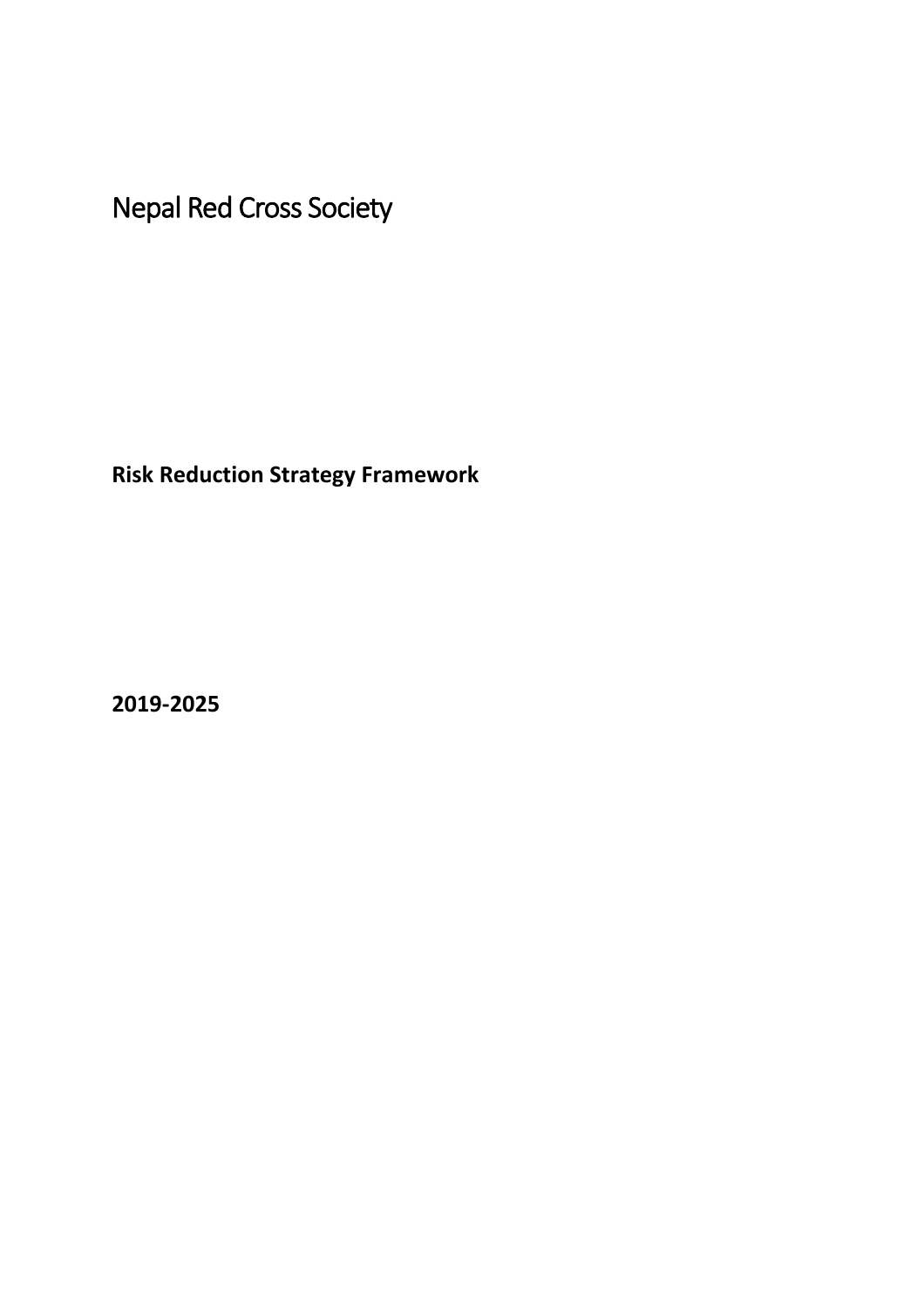## <span id="page-1-0"></span>Preamble

This strategy framework elaborates where NRCS is going over the next five years and how it's going to get there in relation to risk reduction. For this, three issues are considered: the focus on key areas, trade-off between competing priorities and making it fit for NRCS and community purpose. A horizon scanning exercise has identified three strategic directions for coming years, which are relevant in NRCS context.

This framework is in line with risk reduction policies of the NRCS, disaster risk reduction national policy and strategy of the government of Nepal and to that of Red Cross and Red Crescent movement. It clearly defines NRCS scope of work in resilience building with emphasis upon improving knowledge, skills and health condition of the people, strengthening social cohesion, developing well maintained and accessible infrastructures and services in communities, and working with communities for creating economic opportunities.

This framework has been divided into three major sections: (i)a brief organizational profile, an account of internal and external environment and review of risk reduction efforts of NRCS, the destination to be reached and main purpose of the organization (ii) strategy framework for getting defining organization vision and future pathways (iii) Strategic Monitoring framework in order to track progress in the implementation of this framework.

While developing this plan, attempts were made to create it as a relevant tool to NRCS context, both internal and external. It has also been aligned with leadership expectations, with the five year development plan of NRCS and with expectations of our beneficiaries, volunteers and staff members as well. Following vulnerability reduction and resilience building for risk reduction, NRCS will contribute to Sendai framework, Sustainable Development Agenda 2030, Global Commitments on Climate change Adaptation and Urban Disaster Risk Reduction Initiatives as well.

Resilience building is a big commitment for NRCS. Therefore, minimum conditions necessary for achieving this strategic intent underpinned by two factors, a culture of inter-departmental collaboration and mutual support for synergy building within the organization. In addition, an effective collaboration with the government agencies, non-governmental agencies and private sector is also indispensable. What counts a lot is good collaboration with municipalities at field level and beneficiaries as well as they are one of the great contributors to the external efforts. For all these efforts, what is key is to develop necessary skills, tools and other capacity at all levels within the organization and beyond.

We wish successful implementation of this framework,

DR Dhakhwa, Secretary General

Sanjiv Thapa, Chairman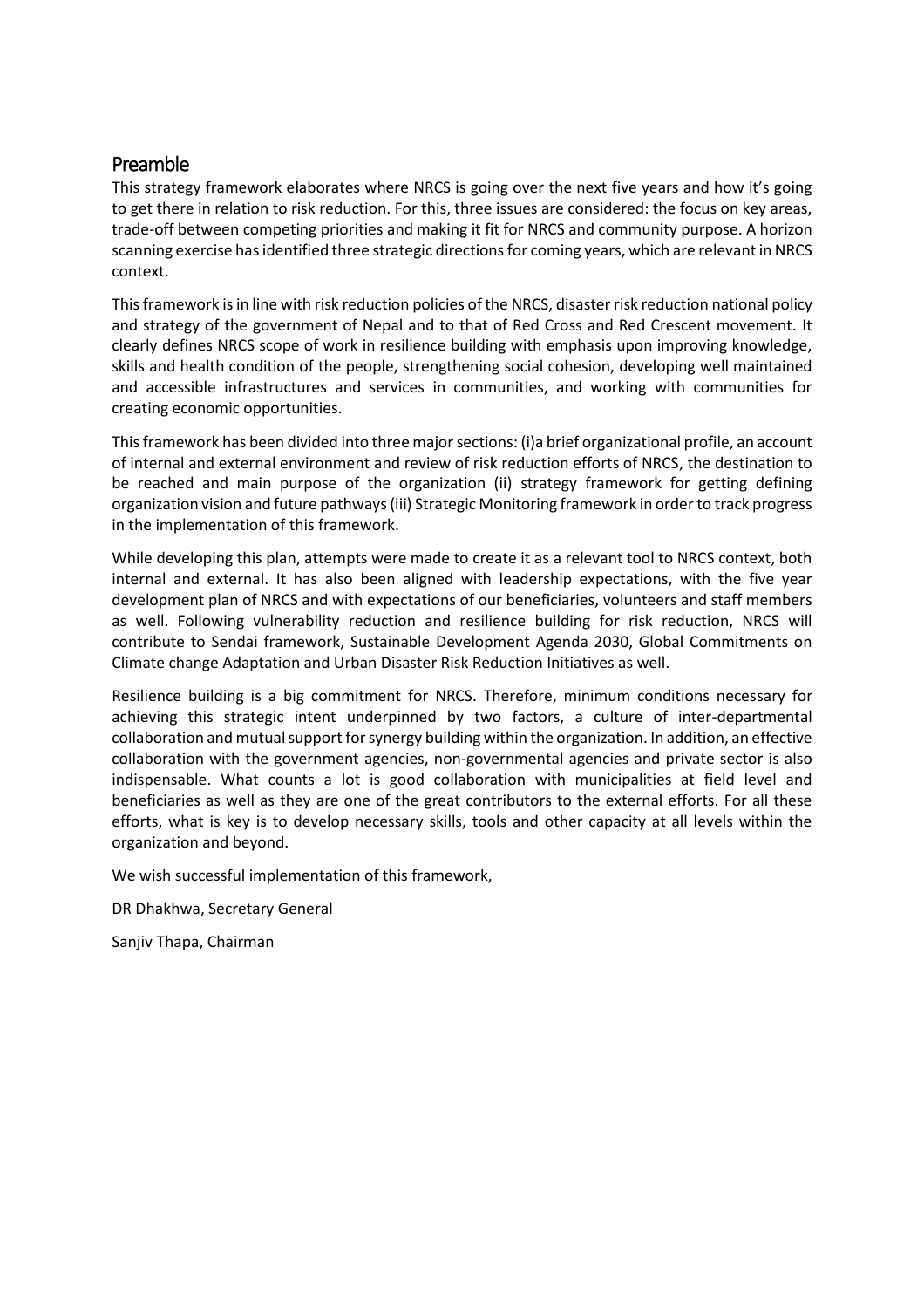## <span id="page-2-0"></span>Executive Summary

Risk reduction is a policy priority of the government of Nepal at all levels ( National Disaster Risk Reduction Policy,2015). Hydro-meteoritical, geo-physical and biological disasters are major contributing factors to disaster risks. In addition, risks are a result of political, social, cultural, environmental and technological factors as well. Both types of risks could be addressed liking disaster risk reduction with resilience building, as opposed to vulnerability reduction approach. In a resilience building approach, community is considered as an active and resourceful entity, therefore, community engagement counts a lot for all interventions. In contrary to this, a vulnerability-focused risk reduction approach undermines inherent conditions and adaptive capacities of the communities, therefore, this approach is surpassed by resilience focused approach in recent years.

In consideration with the hazards profile, global disaster trends, NRCS experience on risk reduction, its mandate and local contexts, NRCS has come up with this five year strategic framework. This framework envisions that our communities have capacity to create resilience for themselves and support to others. In order to contribute to this vision, NRCS mission aims to empower vulnerable people to effectively respond and adapt to changing circumstances and to develop skills, capacities, behaviors and actions to deal with adversity.

Here, resilience is understood as an overall capacity of the community to be able to bounce back to original states after any adversity. Adversity could be anything, be it disaster, diseases, social, economic, cultural, political, technological or environmental factors. Therefore, NRCS plans to link up disaster risk reduction with resilience building in order to address these risks through this strategy framework. In time perspectives, in initial years, NRCS DM department will continue to engage in current disaster risk reduction interventions with some improvement. In the next step, it will develop necessary capacity to engage in resilience building and, in the third step, it will adjust to the resilience building approach as a mainstay process of risk reduction. An operational plan will be developed defining proposed actions, annual targets and responsible for implementation of these priority actions.

As a guiding framework for disaster risk reduction, Sendai framework for disaster risk reduction-2015 and Nepal Government's Disaster Risk Reduction Strategy-2018 will provide necessary directions. Similarly, for community resilience building process, IFRC's framework for community resilience-2014, Road map to community resilience-2016 and Communication guidance to National Societies on community resilience are relevant frameworks.

In course of rolling out this plan, NRCS will realign its structures with this strategic framework gradually. In addition, an environment will be created so that concerned departments in NRCS will collaborate with each other for resilience building process.

A strategic monitoring system has been proposed along with Key performance Indicators.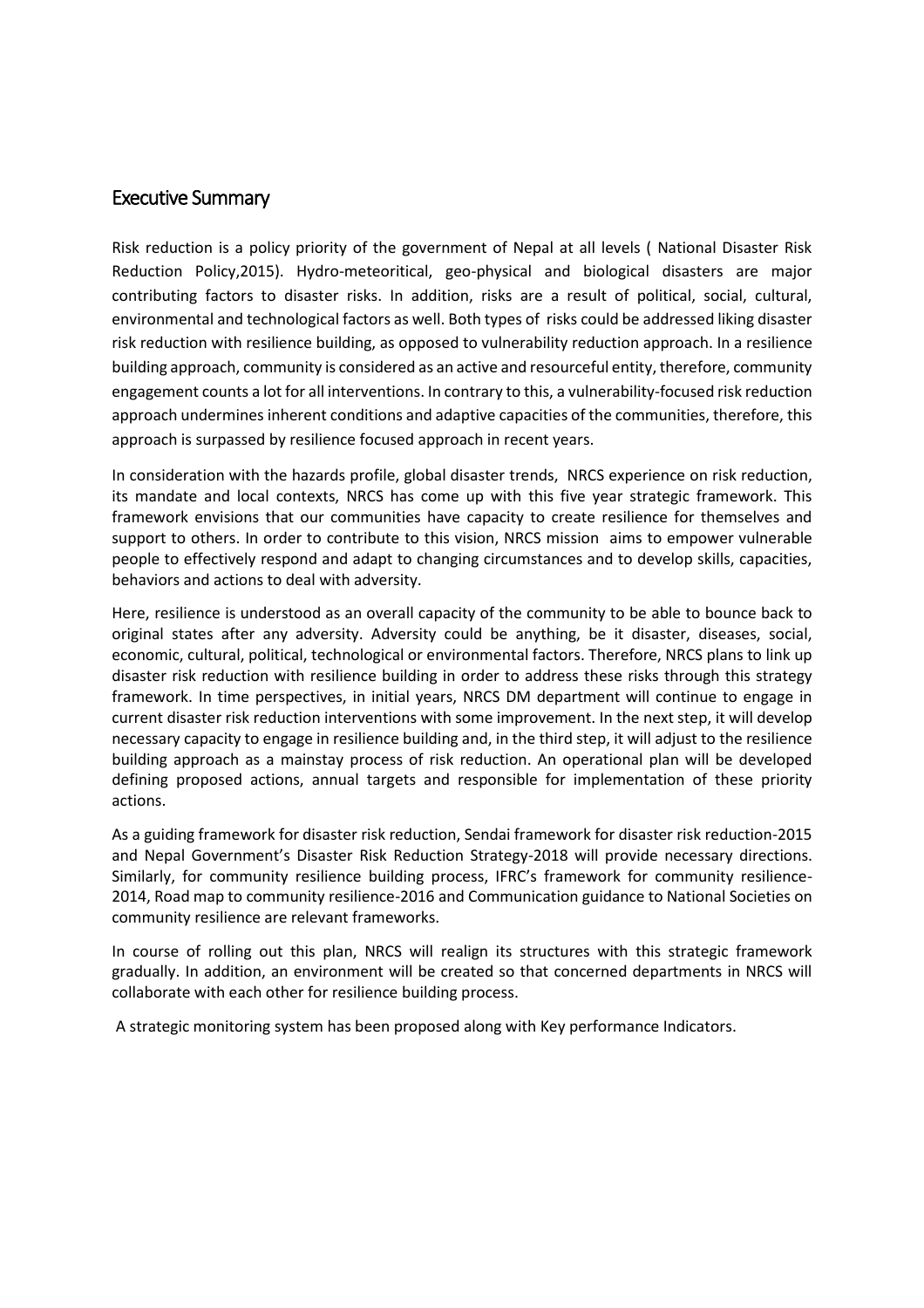# Table of Contents

| <b>NEPAL RED CROSS SOCIETY</b>                                                           | $-0-$            |
|------------------------------------------------------------------------------------------|------------------|
| <b>PREAMBLE</b>                                                                          | $-1-$            |
| <b>EXECUTIVE SUMMARY</b>                                                                 | $-2-$            |
| <b>RISK REDUCTION FRAMEWORK FOR NRCS</b>                                                 | $-4-$            |
| REFLECTIONS FROM DISASTER RISK REDUCTION STRATEGIC FRAMEWORK 2010-2015                   | $-5-$            |
| INTERNAL AND EXTERNAL ENVIRONMENT SCANNING                                               | $-5 -$           |
| <b>GLOBAL TRENDS</b>                                                                     | $-6-$            |
| <b>STRATEGY FRAMEWORK</b>                                                                | $-7-$            |
| <b>VISION</b>                                                                            | $-7 -$           |
| <b>MISSION</b>                                                                           | $-7-$            |
| <b>VALUES</b>                                                                            | $-7-$            |
| <b>PRIORITY AREAS</b>                                                                    | $-8-$            |
| <b>STRATEGIC PRIORITY 1: CONTINUE CORE DISASTER RISK REDUCTION ACTIONS</b>               | $-8-$            |
| <b>STRATEGY 1.1: DISASTER RISK REDUCTION</b>                                             | $-8-$            |
| STRATEGIC PRIORITY 2: LINK UP DRR TO RESILIENCE BUILDING AND INVEST ON CAPACITY BUILDING | $-10-$           |
| STRATEGY 2.1: EXPANSION/GROWTH                                                           | $-10-$           |
| <b>STRATEGY 2.2: RESOURCE MOBILIZATION</b>                                               | $-11-$           |
| STRATEGY 2.3: BENEFICIARY ENGAGEMENT<br><b>STRATEGY 2.4 : INNOVATION</b>                 | $-11-$<br>$-11-$ |
| STRATEGY 2.5: PARTNERSHIP AND CO-OPERATION                                               | $-12-$           |
| STRATEGY 2.6 : HUMAN RESOURCE ENGAGEMENT                                                 | $-12-$           |
| <b>STRATEGIC PRIORITY 3: RESILIENCE BUILDING</b>                                         | $-13-$           |
| STRATEGY 3.1: RESILIENCE BUILDING OF COMMUNITIES                                         | $-13-$           |
| <b>8. KEY ENABLING FACTORS:</b>                                                          | $-14-$           |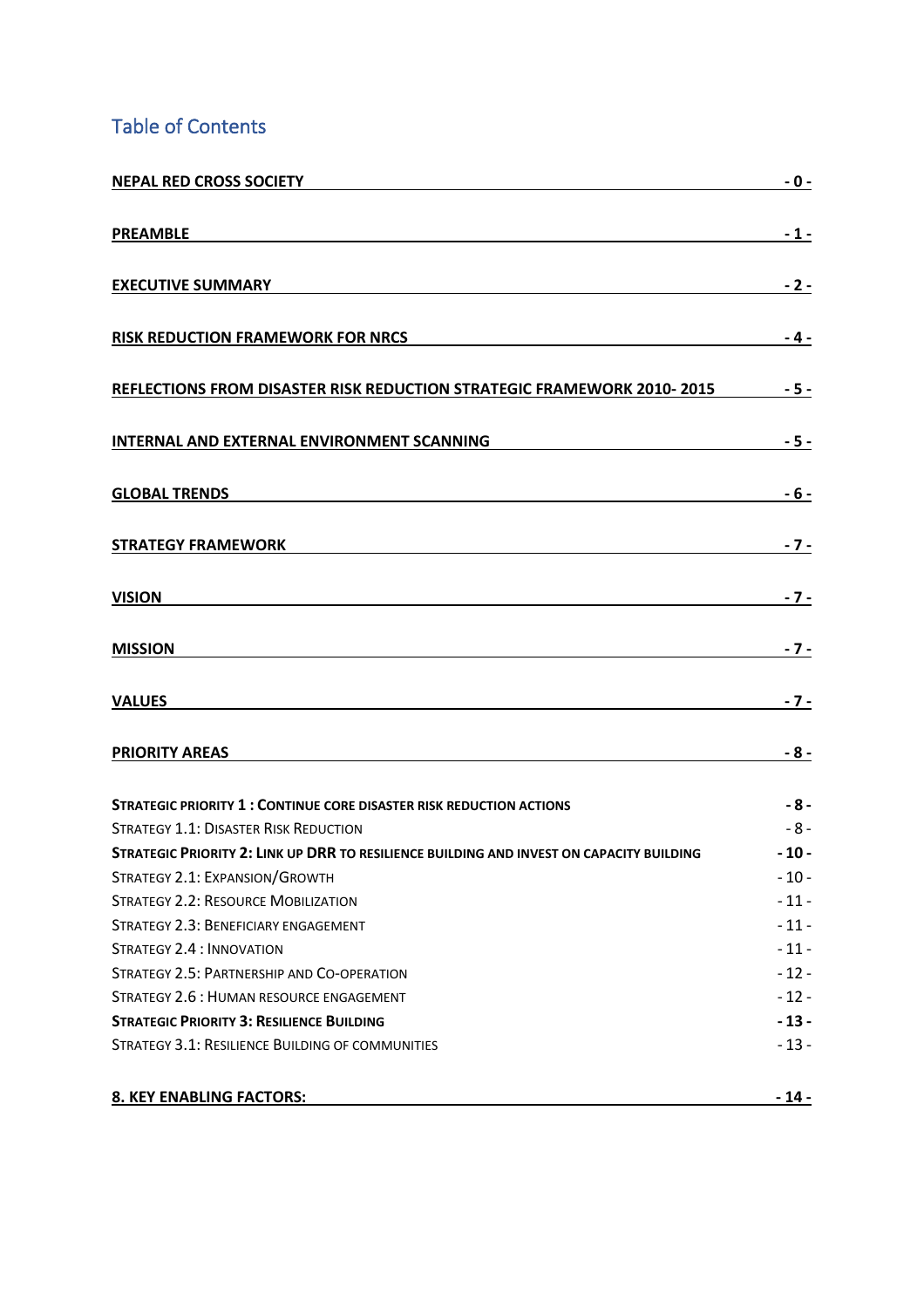#### **[8. STRATEGIC MONITORING](#page-15-0) - 15 -**

## <span id="page-4-0"></span>Risk Reduction framework of the NRCS

**Risk profile:** Hydro-meteorological, geo-physical and biological disasters are common to Nepal that impose serious risks to the people, their livelihoods and infrastructures (Disaster risk reduction National policy, 2015). Hydro-meteorological disasters include erratic rainfall, flooding, landslides, lightening, drought, snow fall, hail stones, glaciers outbreak, strong wind, cold wave, hot wave etc. Major geo-physical disasters are earthquake, landslides and road accidents. Pandemic flues are emerging biological threats in Nepal now a days. In addition, increase in population, poverty, unplanned urbanization, unsystematic infrastructure development have also been contributing further to increase vulnerability to disasters, which are consequences of inappropriate political, economic, socio-cultural, technological and environmental conditions.

**Resilience building framework:** Risk reduction goal of the NRCS can be best achieved linking

vulnerability-focused disaster risk reduction with resilience-focused risk reduction approach. A resilience-focused approach recognizes local people's inherent and adaptive capacities that could contribute to risk reduction process, however, a vulnerabilityfocused approach underestimates these capacities, therefore, it has its own limitations in addressing wider risks prevailing with individuals, families and communities due to disaster and other driving forces



such as changes in political, economic, socio-cultural, technological and environmental situations. Therefore, in this five year strategic period ( 2019-2023), NRCS will make some improvements in its current approach of disaster risk reduction, will build up basic capacity necessary for resilience building and finally it will step up to resilience building approach.

**Guiding frameworks:** Key National and International policy instruments provide an overarching framework to the risk reduction strategy of the NRCS. To this effect, the constitution of Nepal-2015 article 51, Disaster Risk Reduction and Management Act ( 2017), Disaster Risk Reduction National Policy-2015 and National Disaster Risk Reduction Strategic Action Plan (2018-2030) and other instruments such as local government operation act 2017, National Disaster Response Framework ( 2013) form major guiding documents. International commitments such as Sendai Framework for Disaster Risk Reduction-2015, Federation strategy 2030 ( Thematic Future S2030), A new urban agenda for 21st century ( UNISDR,2015), The Paris Agreement on climate change adaptation ( 2015) are considered as major guiding frameworks. The risk reduction strategies are well aligned with NRCS 7th development plan and road to resilience framework of the International Federation of Red Cross and Red Crescent Societies as well.

In recognition to the recurring disasters and increased vulnerabilities of people and infrastructures, National Disaster Risk Reduction Strategic Action Plan, 2018-2030, seeks strengthen capacity for

*<sup>1</sup> Inherent capacity is existing capacity whereas adaptive capacity is an acquired capacity necessary to deal with external shocks*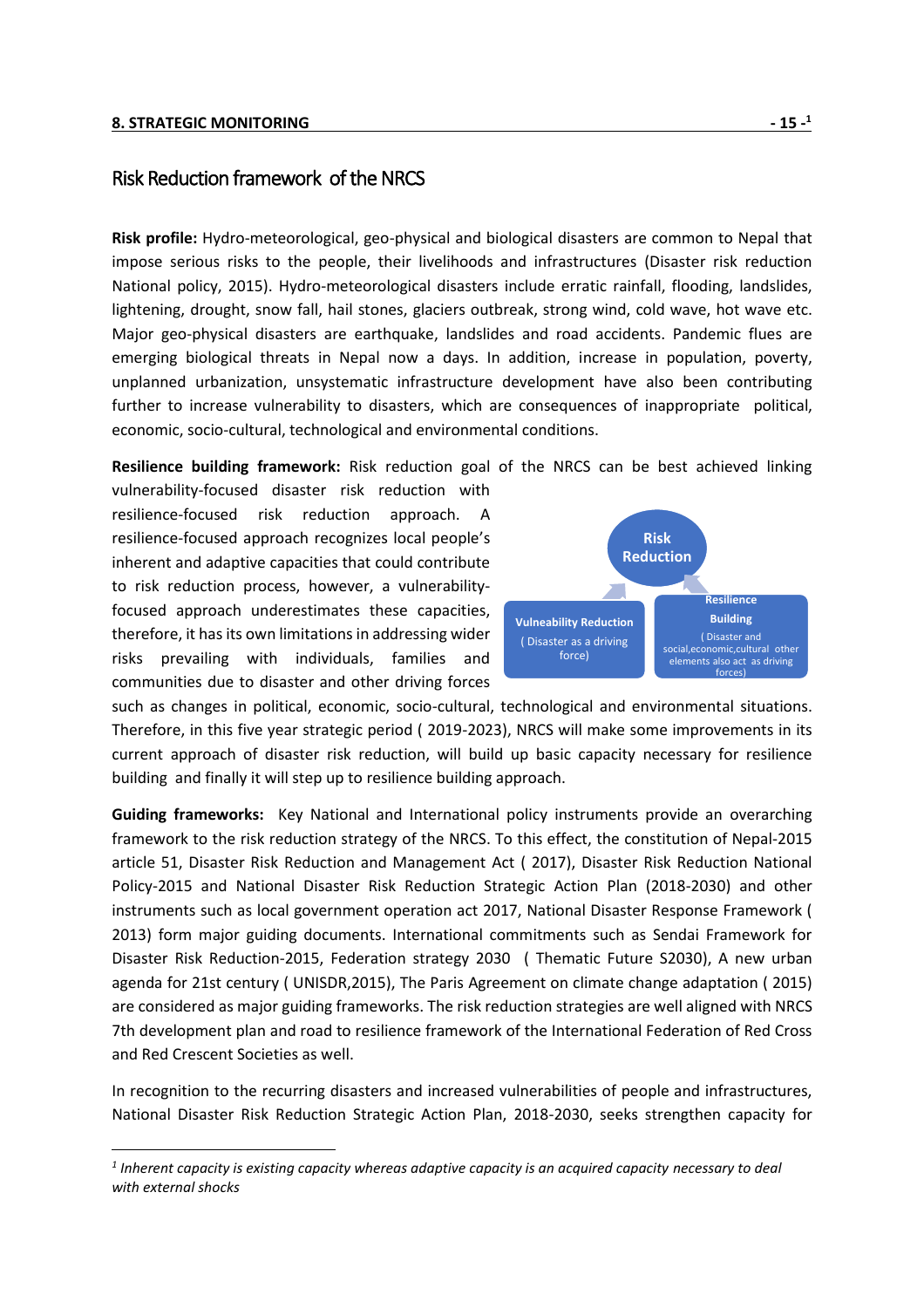disaster risk management, disaster preparedness, response, rehabilitation, recovery and resilience building and reducing impacts of emerging risks.

## <span id="page-5-0"></span>Reflections from NRCS Disaster risk reduction strategic framework -2015

NRCS was established in 1964 with an aim to provide humanitarian assistance to disaster affected people. Over the years, the organization has grown to be the largest humanitarian organization with its network of 77 chapters, over 1,450 sub-chapters, about 5,000 Junior/Youth Circles and over 1 million volunteers and members.

The NRCS has its strong track record of providing humanitarian assistance, blood and ambulance services. Further, more than 20 projects are implemented for disaster risk reduction by Disaster Management Department. Health service department, Resilience Building Department and Youth Departments are also engaged in community-based interventions, which contribute to resilience building initiatives. NRCS is actively engaged in National and local level policy development and advocacy on disaster risk reduction actions as well.

From disaster risk reduction strategic plan period of 2010- 2015, key learning points were as follows,

- Vulnerability reduction and Resilience building are two facets of a risk reduction strategy. As resilience building counts local community as an active actor of resilience building, this approach is relevant to NRCS.
- Resilience building of communities cannot be achieved without a concerted efforts of NRCS departments together and stablishing a functional collaboration with external stakeholders. Therefore, NRCS should emphasize working together by departments and external agencies as well.
- We need to put extra efforts in maintaining a good alignment between programme departments and support services in order to achieve an intended result. Therefore, a robust process of a realignment is inevitable.
- Specialized human resource development initiatives should be put in place in order to foster creativeness and innovation in the prgoramme. As department manages over 20 projects, a portfolio management approach could be relevant approach.

These lessons were thoroughly considered while crafting this strategic framework.

## <span id="page-5-1"></span>Internal and external environment scanning

A countrywide network of provincial committees, district chapters, sub-chapters, Junior/Youth Red Cross circles, all managed by volunteers, are our main organizational strengths. NRCS's profile as an auxiliary institution to the government during disaster and emergency situation has also a great significance. In addition, NRCS has 20 projects currently on disaster risk reduction. All these organizational strengths will provide a good foundation stone to NRCS for implementation of this strategic framework.

<span id="page-5-2"></span>External elements, such as political, economic and socio-cultural factors, also play an important role in addressing risks. Politically, Nepal has three tier system of governance, where NRCS could collaborate at all levels. Economic prosperity has been top agenda in recent years in Nepal, therefore, resilience building could be a new opportunity to NRCS. Socio-cultural context is also changing. As big majority of youths are aboard seeking for employment options; the children and elderly people's needs are hardly addressed. In addition, urbanization has been rapid than it used to be until a decade before. Therefore, NRCS focus may shift to work with elderly , young people and migrant population with emphasis on urban issues.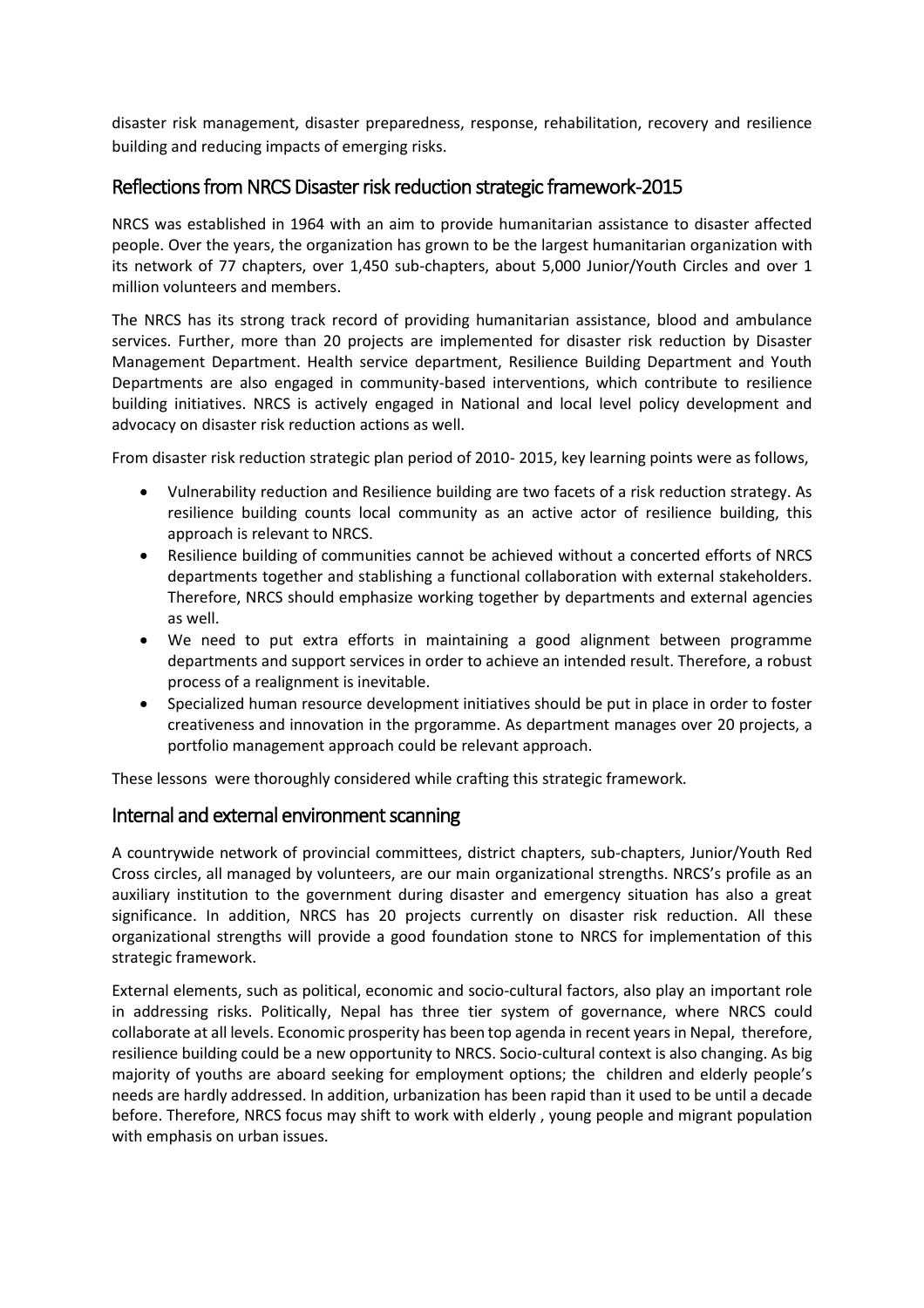## Global trends

The following global disaster trends are likely to emerge, which will have strong impact on resilience building efforts (Reducing risk of future disasters, Government office for Science, UK):

- Global environment change: Environmental trends are likely to continue even if concerted policy actions are taken now. Out to 2040, the overall trend is largely pre-determined by actions already taken and the current state of the environment. Therefore, possibility of changes in global environment trend is low.
- Demographic change : Much of the future age distribution is already determined by the current distribution, therefore, likelihood of demographic change is low.
- Conflict and instability: The specific nature of future wars are very uncertain. However, a large reduction in conflict seems unlikely, as does a return to large-scale interstate war. Civil unrest and instability will continue to flare up unpredictably. Therefore, probability of changes in conflict and instability is medium.
- Political and governance change : There is no certainty that democratization will continue or whether it will lead to increased participation in governance system. Therefore, likelihood on political and governance change is high.
- Urbanization : Continued urbanization likely to continue although the rate may slow down. Likelihood of changes in current urbanization trend is low.
- Economic growth: Future global economic crisis could change contemporary economic powers, composition of financial regulatory regimes, or the structures of global institutions. The trend of change in economic growth is high.
- Globalization: Economically and politically, the world in the future will likely to be a more connected place, with pockets of isolation, remaining for geographical or political reasons. As connectivity expands, accountability and flows of knowledge may increase. As such, changes in globalization trends is medium.
- Technical change: The most important technological innovations are likely to be those not yet conceived, and attitudes to new technologies are difficult to predict. However, overall spread of new technologies is likely to continue. Therefore, a moderate level of changes in technical change are expected.

It can be concluded that resilience building efforts in coming years may face strong challenges as a result of above considerations.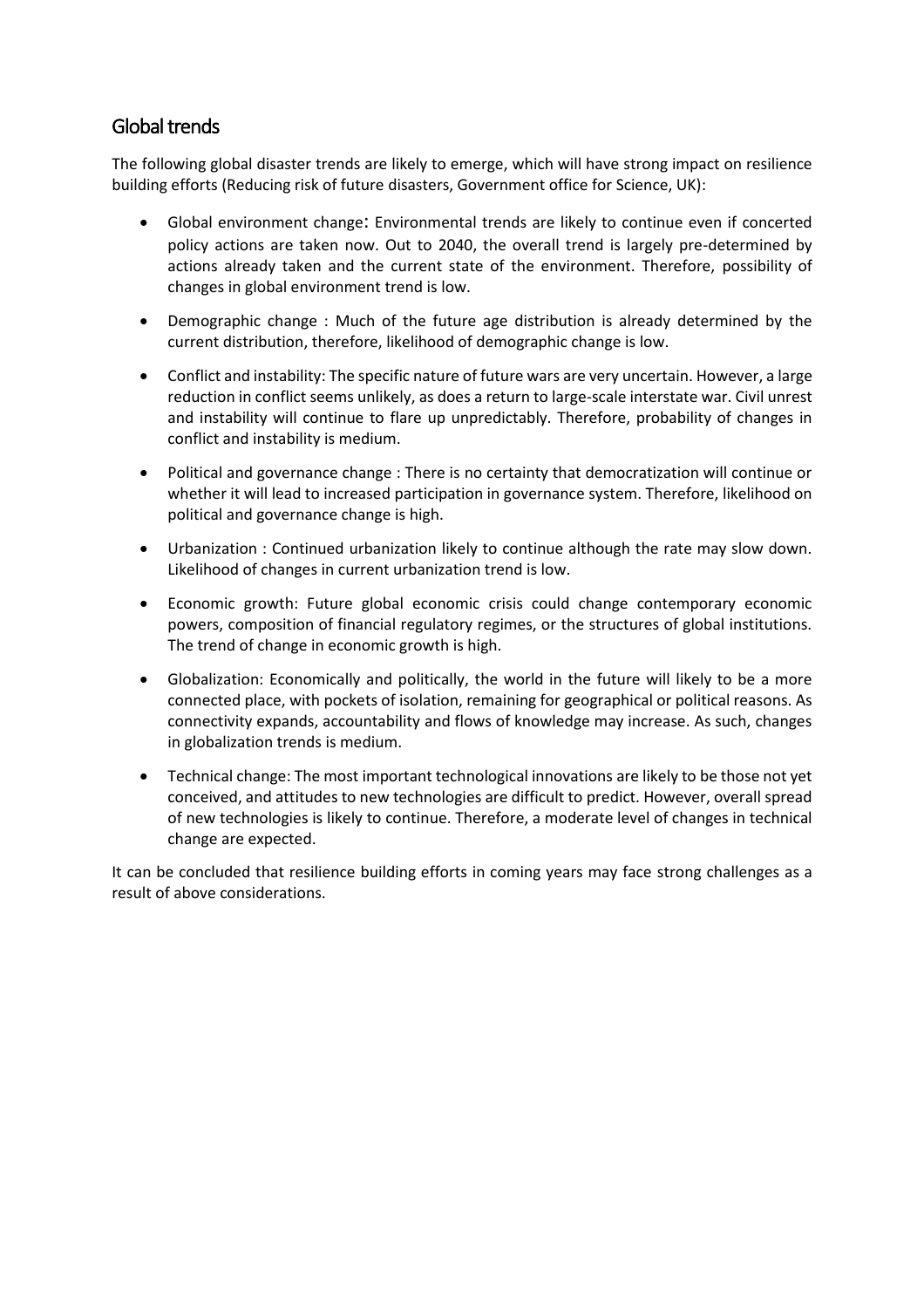# <span id="page-7-0"></span>Strategy Framework

## <span id="page-7-1"></span>Vision

"Communities have capacity to create resilience for themselves and the others".

Resilience, in general, reflects ability of systems (and people) to effectively respond and adapt to changing circumstances and develop skills, capacities, behaviors and actions to deal with adversity. Thus, resilience, in otherward, is process of adaptation before, during and after an adverse event. A community may need a long range plan, resources and continuous efforts to attain minimum level of resilience.

A resilient society is characterized by ability of its individuals, communities, organizations or countries exposed to disasters, crises and underlying vulnerabilities to anticipate, prepare for, reduce the impact of, cope with and recover from the effects of shocks and stresses without compromising their longterm prospects (IFRC Framework for Community Resilience, 2014).

## <span id="page-7-2"></span>**Mission**

"To empower vulnerable people, families and communities in order to effectively respond and adapt to disaster risks and to develop skills, capacities, behaviors and actions necessary to deal with crises situations."

NRCS will contribute to risk reduction efforts of the local communities through strengthening their inherent community conditions and adaptive capacity to major crises. As an outcome of the resilience building process, in line with the IFRC and the government of Nepal's DM policies and strategies, it is expected that the communities are:

- able to assess and manage the risks facing them, they have opportunity to learn new skills, they are built on past experiences, and share and apply this knowledge in practice,
- accessing sustainable water and sanitation system, secure food supply and health system and resources,
- able to provide security to their members maintaining social cohesion,
- possess capacity to draw on formal and informal community institutions to identify problems, needs and opportunities, establish priorities and act for the good and inclusion of all in the communities,
- expected to have sustainable infrastructures along with necessary system and skills for their maintenance.
- able to secure shelter, transportation and energy system and employment options
- resourceful and they are flexible in order to achieve economic opportunities,
- expected to have capacity to accept uncertainty and respond to change and value natural resources and manage them in a rational way

#### <span id="page-7-3"></span>Values

NRCS is mandated by the GoN for working as an auxiliary to the government during emergencies. It implies that the government sets priority for any emergency response and NRCS works, independently, in concurrence with the government priorities.

NRCS is abide by its seven fundamental principles, with high emphasis upon the Humanity, Impartiality and Independence while delivering any services.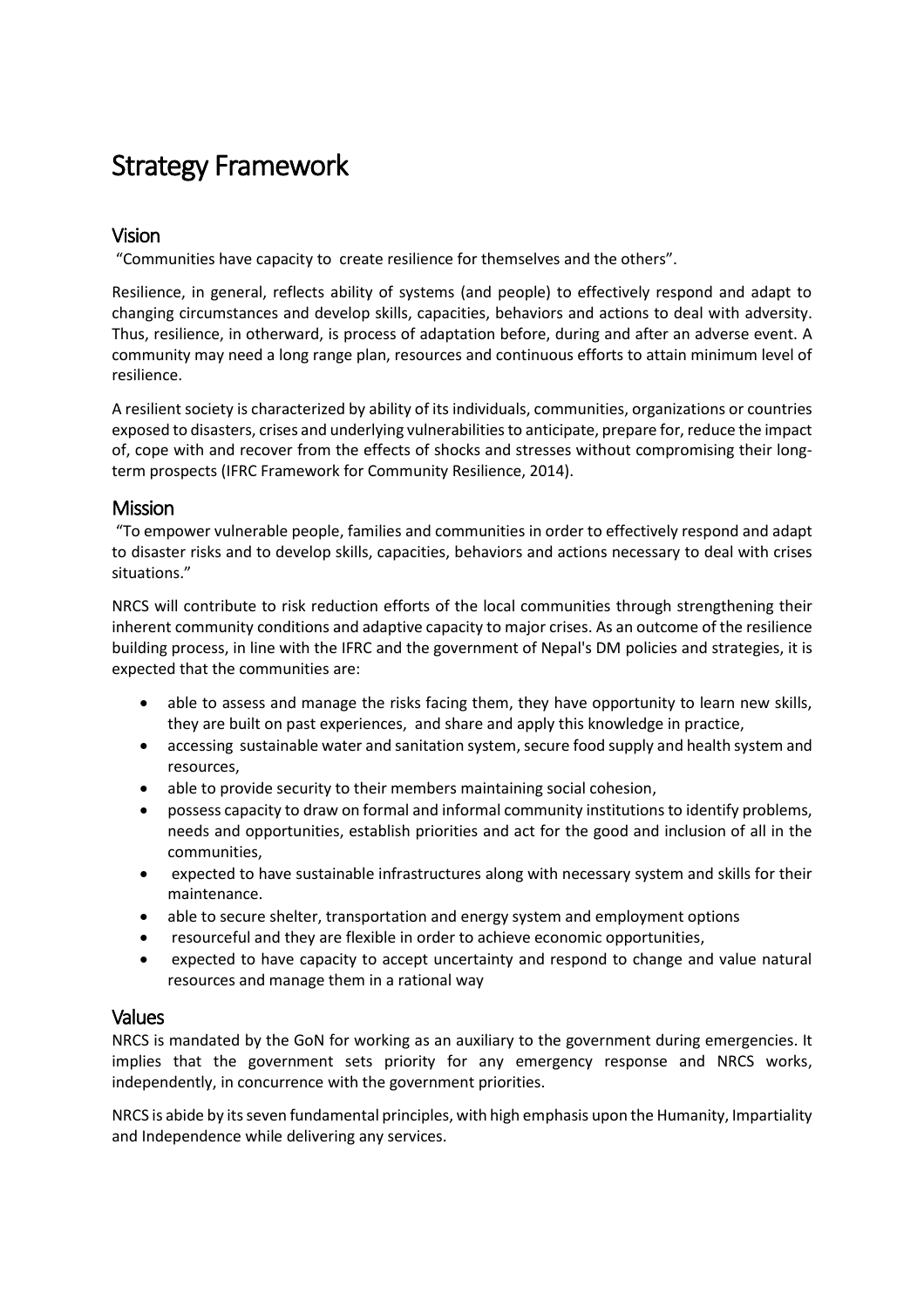As a well-established humanitarian organization, we believe in transparency and accountability towards all in our everyday work. We also count on beneficiary needs as first priority of the NRCS.

## <span id="page-8-0"></span>Priority Areas

Priority areas were identified with careful analysis of strategic priorities of the Government of Nepal, emerging trends in the external environment and within the Red Cross movement, NRCS strengths and limitations as well as priorities of people in communities. The following three priorities emerged through this analysis:

1: Continue core disaster risk reduction actions with necessary improvement

2: while linking core DRR actions to resilience building approach, invest on capacity building on resilience methodology as well

3: Develop resilience building as main stay process of the NRCS for risk reduction



# <span id="page-8-1"></span>Strategic priority 1 : Continue core disaster risk reduction actions with necessary improvement

In the initial years, core disaster risk reduction actions will be continued with necessary improvement in its efficiency and effectiveness. This will allow NRCS to focus more on its strengths for risk reduction.

## <span id="page-8-2"></span>**Strategy 1.1: Strengthen organization efficiency and effectiveness on disaster risk reduction**

Among other risk factors, disasters like flooding, earthquake, land slide, fire, road accident, lightening etc. pose great risk to a sizable population in Nepal. Therefore, disaster Risk Reduction is an important priory to the NRCS.

#### **Strategic Outcome 1.1.1 : Improved Disaster Risk Reduction (DRR) planning process**

**Actions:**

- a. Develop a common understanding about disaster risk reduction planning process at all levels. Also, develop capacity for an effective assessment, planning and programming of DRR interventions for community-based and urban resilience building interventions
- b. Capture primary data following a participatory process and substantiate these data with secondary data from other credible sources for planning purpose
- c. Develop resilience building projects ensuring alignment with the National DRR policy and strategy of the Government of Nepal and the Federation's road to resilience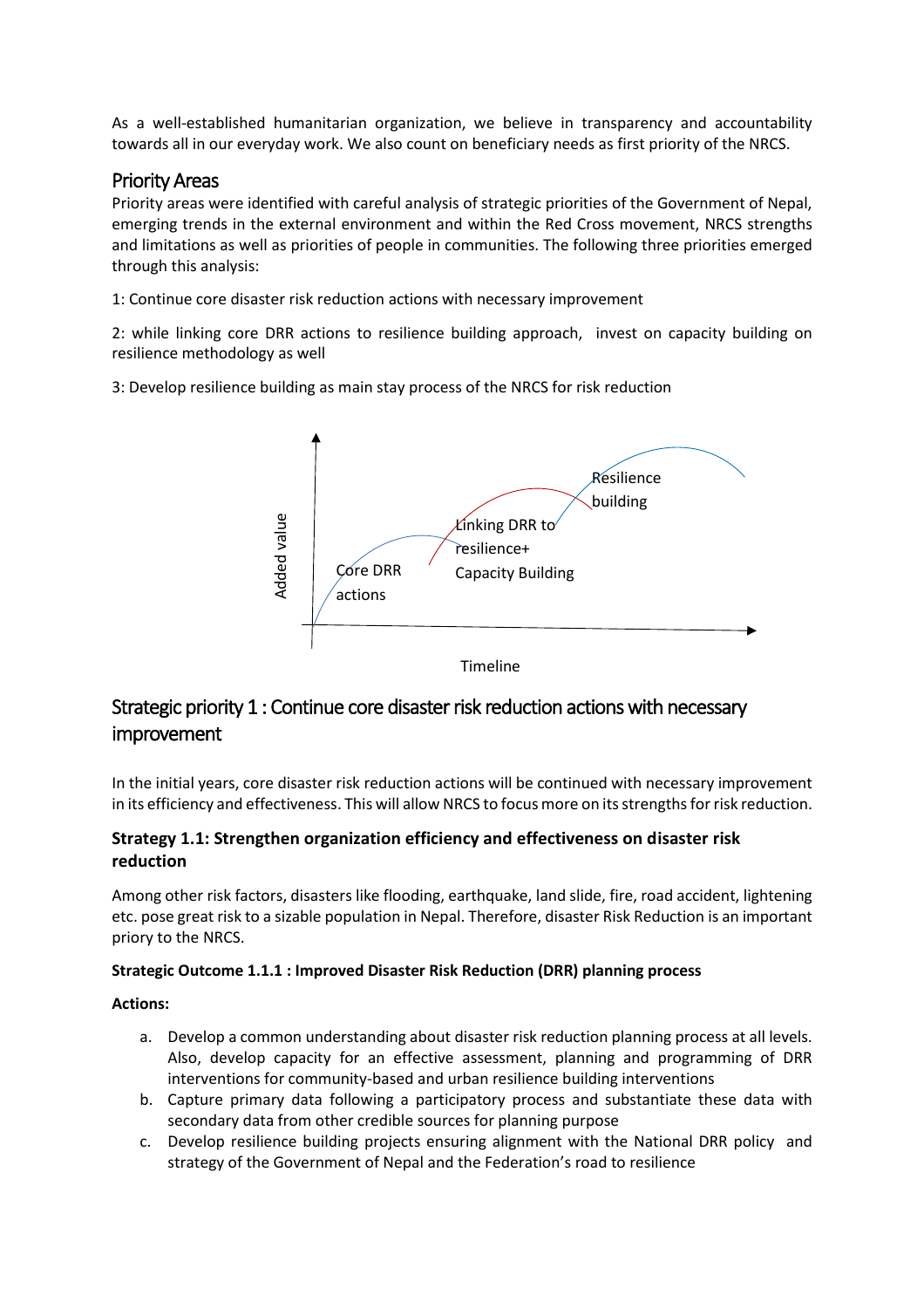- d. Review existing standards and approaches for NRCS engagement in disaster risk reduction process, project cycle management and disaster risk reduction mechanisms
- e. Work together with other partners and departments of NRCS to develop an integrated approach for DRR interventions
- f. Institutionalize regular review and planning system following a PDCA (plan-do-check-adjust) process

#### **Strategic outcome 1.1.2: Standardized DRR intervention management approaches**

#### **Actions**

- a. Review and update NRCS disaster operation approach paper and Disaster Management policies
- b. Establish a coherent system for DRR project management at all levels
- c. Explore possibility of collaboration for overall risk reduction and resilience building with other actors within and outside the Red Cross Red Crescent movement
- d. Combine primary data with secondary data, from credible institutions, for DRR project planning purpose. Update current project planning and management tools incorporating aspects of climate sensitive risk reduction and urban resilience building
- e. Build up synergy between DRR actions and other service sectors of NRCS such as health, water and sanitation, livelihood, community development, Youth engagement , organization development departments and Gender and Social inclusion
- f. Align NRCS risk reduction efforts with GoN's disaster risk reduction policies and strategies, Sendai framework, Sustainable Development agenda and other relevant policy frameworks

#### **Strategic outcome 1.1.3: NRCS prepared for emergency response and recovery operations at all levels**

#### **Actions:**

- a. Improve capacity of leadership, staff, volunteers about emergency response and recovery management
- b. Review and improve existing tools, mechanisms, storage space and other physical resources for an increased organizational capacity for disaster and emergencies
- c. Promote NRCS profile and ensure representation and contribution to the Government mechanisms at all levels
- d. Share NRCS learning and resources with Red Cross movement partners, the government and other agencies
- e. Advocate to the government and DM actors for bringing DM issues forward
- f. Follow up recommendations of DRCE for organizational preparedness for response and preparing multiple hazards-based contingency plans and their implementation
- g. Strengthen hazards monitoring system and organize annual simulation exercises based on contingency plans
- h. Collaborate with police and armed forces for learning exchange

#### **Strategic outcome 1.1.4: Responded to disaster and crises situations and population movement**

#### **Actions:**

a. Engage in emergency and crisis situations, at all levels, with emphasis upon assessment, search and rescue, relief (priority to non-food items), psychological support, restoring family links ( RFL), cash-based interventions, WASH, emergency shelter, health and first aid services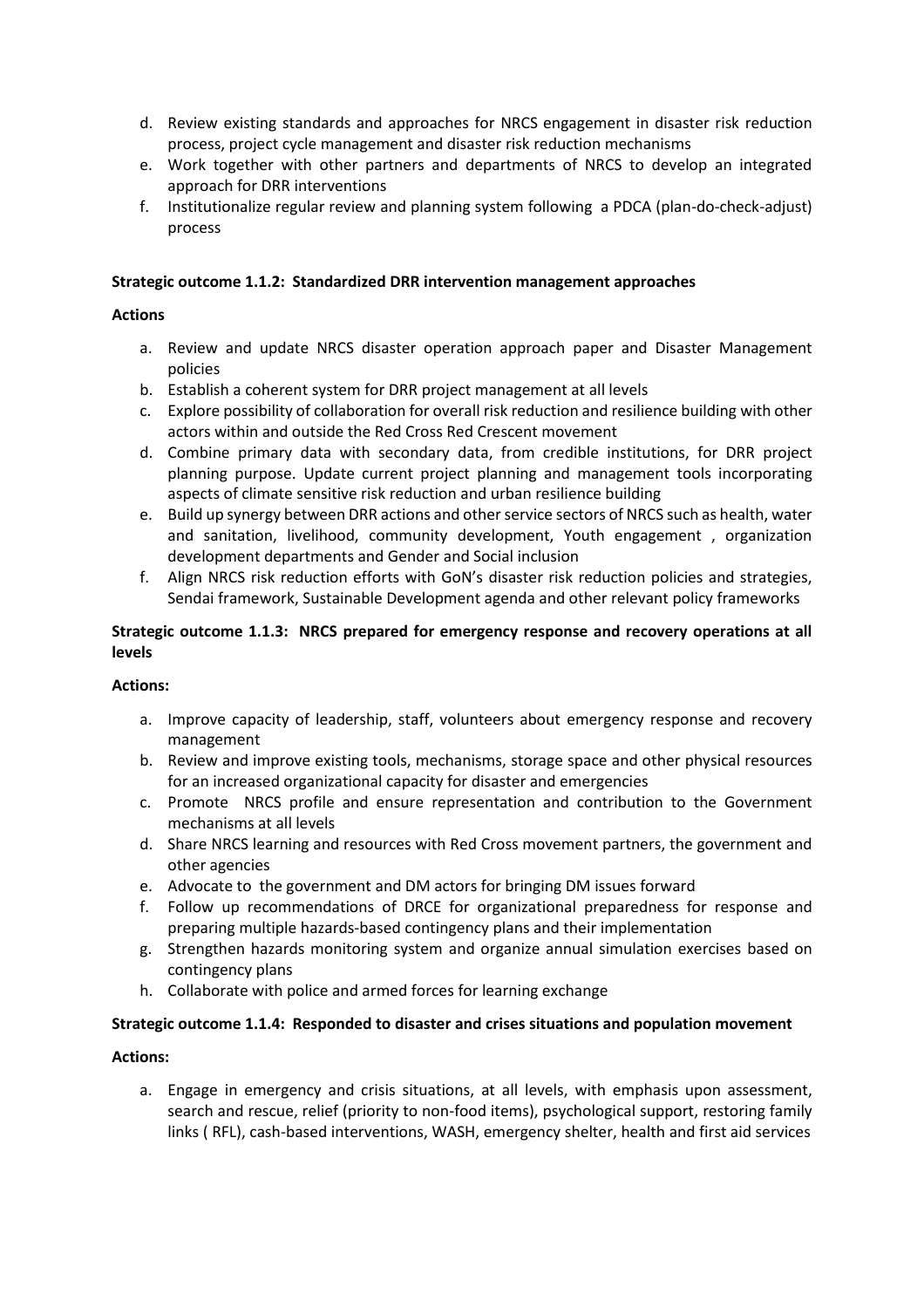- b. Link up DRR with recovery operations following " Build Back Safer <sup>2</sup>" approach and refer to Sphere standards for maintaining quality standards
- c. Explore partnership possibilities with potential Red Cross/ Red Crescent Movement partners for emergency relief and recovery operations
- d. Scale-up forecast-based financing and cash-transfer programmes for an effective emergency response and recovery

## <span id="page-10-0"></span>Strategic Priority 2: Link up DRR to resilience building and invest on capacity building

## <span id="page-10-1"></span>**Strategy 2.1: Limit geographical expansion of DRR interventions, but focus more on capacity building**

In consideration with number of current projects and existing capacity to manage these projects with available resources, it is reasonable to limit geographical expansion of projects to the current level and focus on quality aspects.

#### **Strategic Outcome 2.1.1: Scaled-up capacity for evidence-based community resilience building**

#### **Actions:**

- a. Foster partnership with academic and professional institutions to bring in new knowledge, skills and technology about resilience building. In addition, work together with other departments of the NRCS as well.
- b. Plan to develop minimum capacity of NRCS structures referring to operational approach-2019 and encourage partners to invest on these interventions
- c. Develop standard operating procedures, update community-based disaster risk management guidelines (in light with resilience building approaches), review training manuals and work out for relevant information, education and communication materials
- d. Develop a capacity building plan for relevant staff members and volunteers on different aspects of resilience building $^3$  , maintain a roster and assign relevant roles and  $\,$  responsibilities  $\,$
- e. Explore partnership opportunities with the government, municipalities and other I/NGOs and private organizations with emphasis upon local resource mobilization platform for resilience building
- f. Scale-up disaster information management system (DMIS) across NRCS with necessary IT infrastructures and skilled human resources
- g. Restructure current project-based DM department structure and realign with resilience building framework

*<sup>2</sup> Build back better : recovery efforts should be informed by assessment of hazards and vulnerabilities, and they should be addressed through appropriate multi-hazard risk reduction to ensure that communities are prepared and they the rebuilt structures can withstand potential hazards in the future* 

<sup>3</sup> *Scope of capacity building: Including disaster risks, other risks may be consequences of political, economic, socio-cultural, technological and environmental risks. Capacity, therefore, may be needed for understanding these risks, analyzing the risks, reducing the risks and responding to emergencies. Also important to learn and apply adaptive management, adaptive co-management and adaptive governance system, which is based upon learning by doing ( ref: road map to community resilience, IFRC).*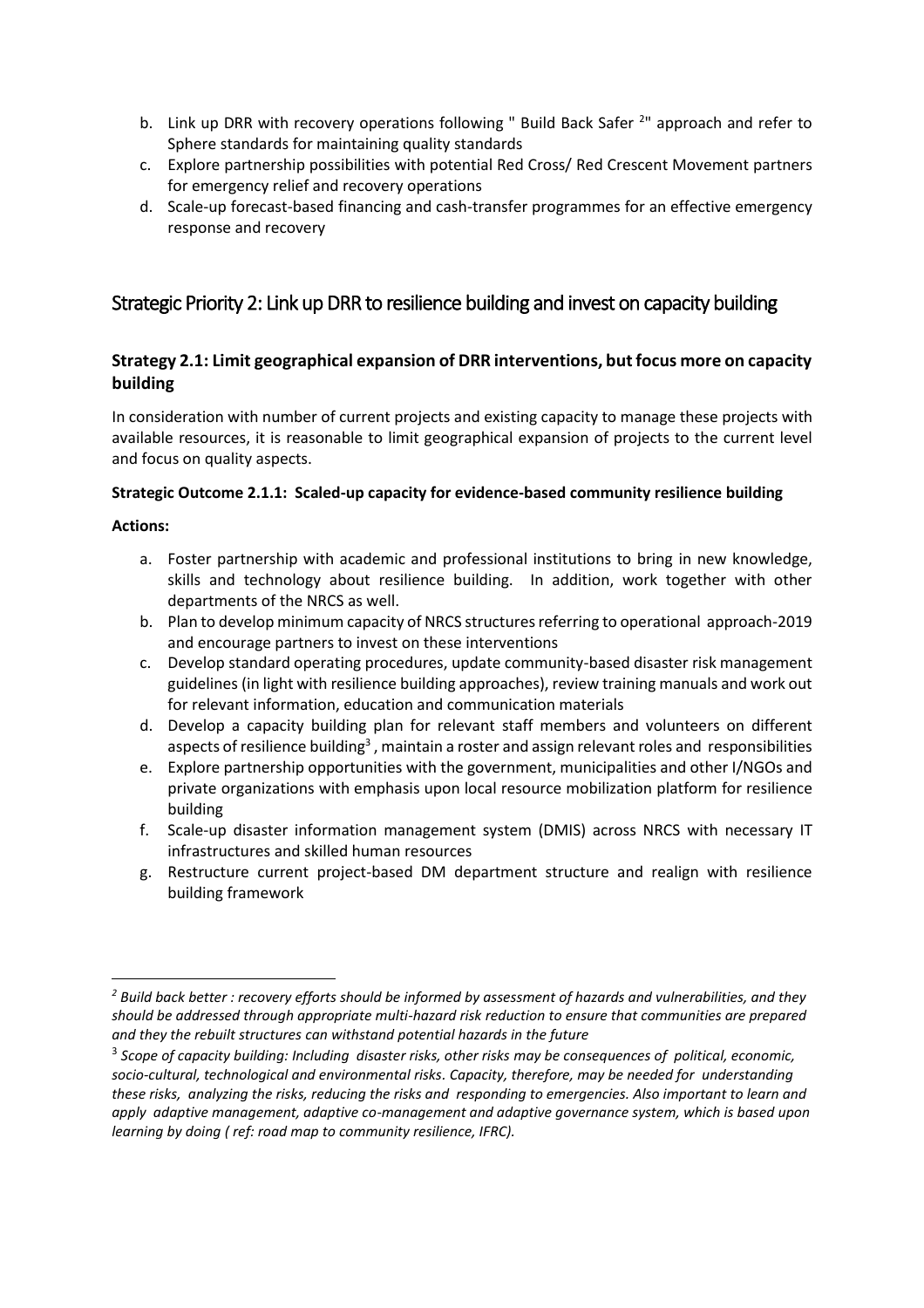#### **Strategic Outcome 2.1.2: Expanded scope of existing community-based risk reduction interventions**

#### **Actions**

- a. **Road safety:** expand road safety awareness, establish First Aid cadres at strategic locations and launch advocacy campaigns on road safety at local levels
- b. **Climate change adaptation :** Create awareness , collaborate with local governments and other stakeholders and develop climate change sensitive integrated projects
- c. **Economic security :** Integrate economic security options with existing interventions following assets- based approach

#### <span id="page-11-0"></span>**Strategy 2.2: Engage in diversifying funding base and local resource mobilization**

Funding trends are changing from last few years on humanitarian sector, therefore, NRCS need to focus more on diversifying its funding base.

#### **Strategic Outcome 2.2.1: New funding opportunities explored**

#### **Actions:**

- a. Proactively engage in disseminating existing resource mobilization strategy of the NRCS,
- b. In addition to conventional funding instruments, diversify funding-base targeting local funds such as municipal funds and private funds,
- c. Update guidelines and develop staff capacity for mobilization of five capital assets such as Human capital, Natural capital, financial capital, Physical capital and Social Capital for resilience building interventions.
- d. Explore possibilities for synergy building together with different projects/ programmes of NRCS for an efficient use of available resources
- e. Work together with OD department for capacity building of district chapters and sub-chapters for local resource mobilization

#### <span id="page-11-1"></span>**Strategy 2.3: Emphasize on beneficiary engagement**

Beneficiary's satisfaction is central interest of NRCS and plan to achieve this through increasing beneficiary engagement and offering need-based services.

#### **Strategic Outcome 2.3.1: Increased beneficiary engagement in the programme**

#### **Actions**

- a. Engage beneficiaries in all phases of a project cycle: planning, implementation, monitoring and evaluation
- b. Increase beneficiaries' access to context specific information, education and communication materials
- c. Develop community engagement (CEA) standard operating procedures and follow up them
- d. Establish an effective end-to-end community feedback system and link up it with knowledge management and project cycle management system

#### <span id="page-11-2"></span>**Strategy 2.4 : Focus more on innovation**

Innovation will lead to operational excellence. Innovations will be focused on project design, flexible operational approaches and capacity building of NRCS at all levels.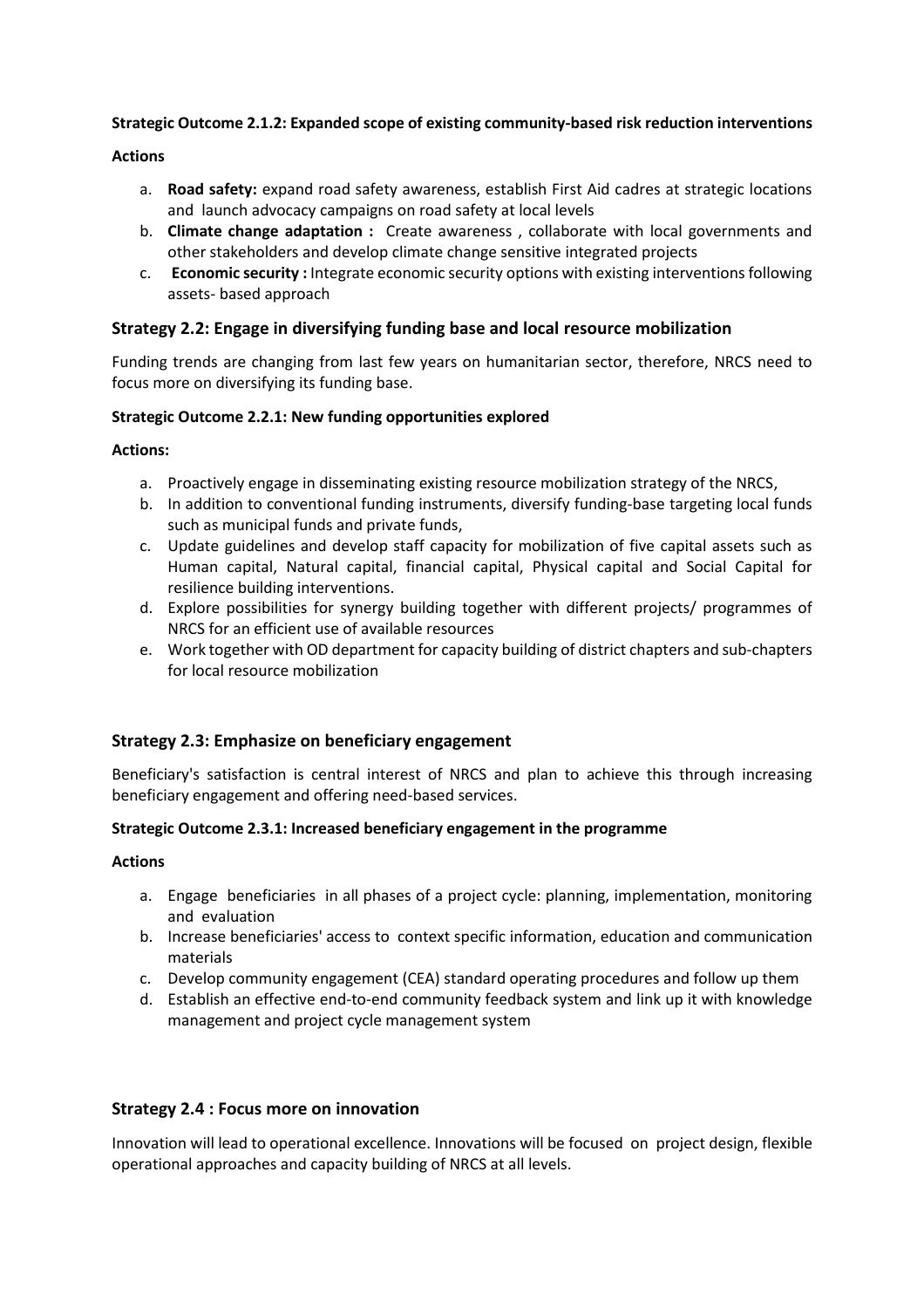#### **Strategic Outcome 2.4.1: Developed a culture of innovation in resilience building process**

#### **Actions:**

- a. Develop adaptive management approach following PDCA (plan-do-check-adjust) model
- b. Be flexible in project planning process and adjust regularly as per new context
- c. Implement pilot projects and capture lessons learned for continuous improvement
- d. Link up new learning with knowledge management system

#### **Strategic Outcome 242: Improved programme planning and management systems**

#### **Actions:**

- a. Contribute to improve supply-chain management system
- b. Follow a people-centered planning process
- c. Strengthen forecast-based financing system
- d. Scale-up cash-transfer programming for emergencies
- e. Realign DM organigram with resilience building approach

#### <span id="page-12-0"></span>**Strategy 2.5: Increase effectiveness of existing partnership and co-operation mechanism**

We opt to establish an effective co-operation mechanism with all stakeholders- the departments, chapters, members, volunteers, the community people, partners, government, UN agencies, I/NGOs and other relevant agencies for resilience building process.

#### **Strategic Outcome 2.5.1: Established joint projects with relevant agencies**

#### **Actions**

- a. Establish new mechanism for collaboration with academic and professional institutions
- b. Strengthen civil-military relationship with focus on disaster response
- c. Develop pilot projects with different stakeholders and capture lessons learned for improvement
- d. Develop comprehensive resilience building projects with multiple-stakeholders

#### **Strategic Outcome 2.5.2: Strengthened internal capacity for co-ordination and collaboration**

#### **Actions**

- a. Strengthen NRCS capacity for working with private sector, media, police, army and other agencies
- b. Improve media relationship for maintaining transparency and accountability
- c. Advocate on safeguarding humanitarian space as it is shrinking significantly
- d. Promote professional volunteerism through NRCS risk reduction interventions
- e. Profile NRCS engagement in disaster risk reduction and resilience building

#### <span id="page-12-1"></span>**Strategy 2.6 : Strengthen human resource engagement**

NRCS workforce consists of volunteers, members and professional staffs. To motivate them in the humanitarian work is key in achieving NRCS vision and mission. Following objectives are set to motivate the workforce:

#### **Strategic Outcome 2.6.1: Increased adherence to organizational values and fundamental principles**

#### **Actions**

a. Promote adherence to Red Cross fundamental principles and organizational value system in all projects/programmes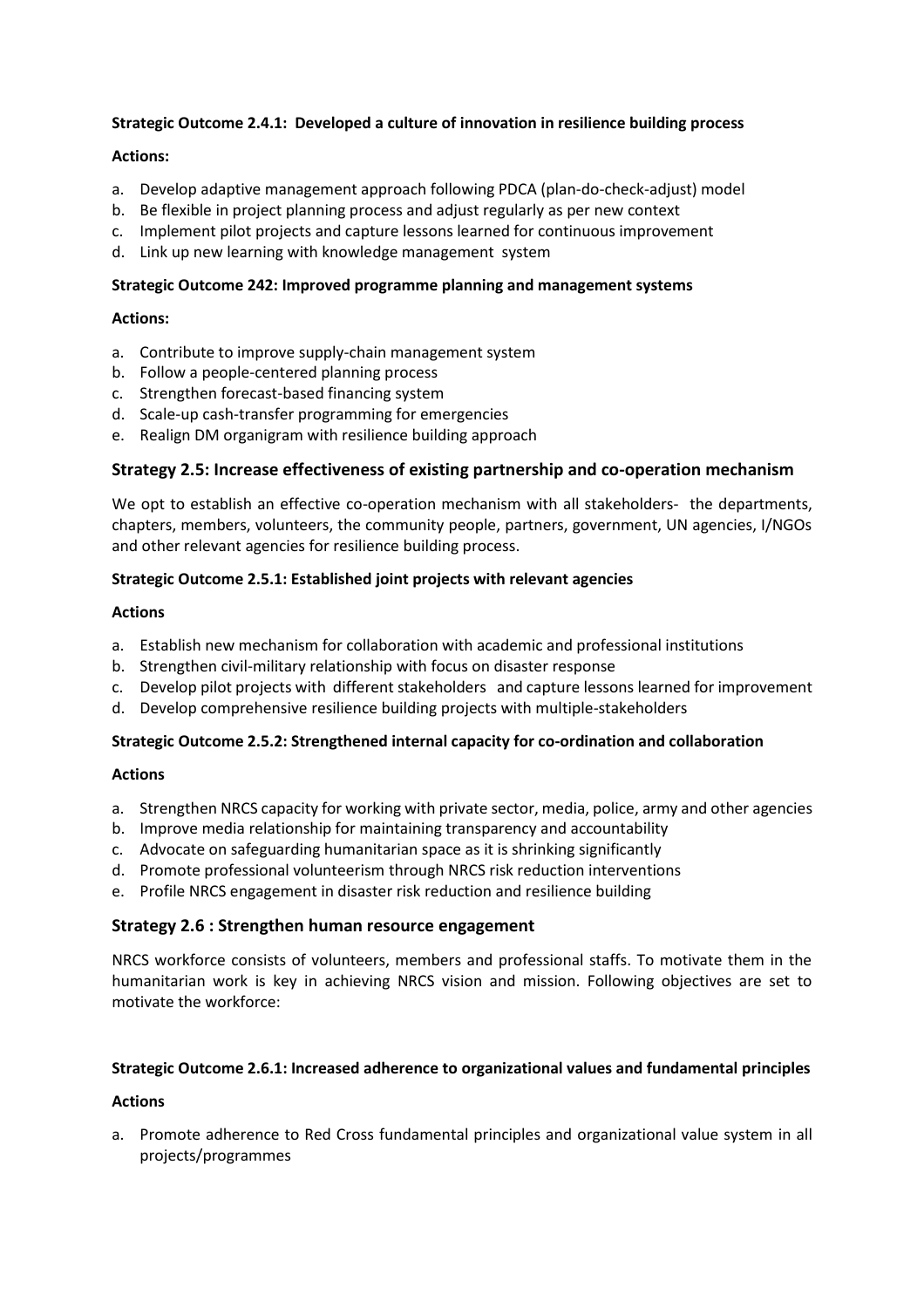- b. Design projects/programmes good enough for volunteers to manage them together with professionals
- c. Establish an effective monitoring and result-based reporting mechanism linking risk reduction project interventions with operational and strategic metrics
- d. Update and enforce code of conducts of staff and volunteers for safety and security purpose
- e. Make use of safety regulations of the Nepal Red Cross Society in all project activities

#### **Strategic Outcome 2.6.2: Developed professional competence**

#### **Actions**

- a. Put in place a 360 degrees performance appraisal system of staff members and develop an annual staff capacity building plan in concurrence with appraisal system,
- b. Explore capacity building opportunities in different areas of risk reduction and engage volunteer and staff members following annual capacity building plan
- c. Promote a culture of flexibility in programme planning and implementation with focus on innovations
- d. Develop a systematic process of career development whereby staff can involve, learn, grow and contribute to the NRCS

## <span id="page-13-0"></span>Strategic Priority 3: Resilience Building

The approach of risk reduction should shift from reducing vulnerability to enhancing resilience (Twigg 2015). In this process, major aspects of resilience building such as physical, social, economic, institutional and disaster aspects will be taken into account.

#### <span id="page-13-1"></span>**Strategy 3.1: Resilience Building of communities**

#### **Strategic Outcome 2.3.2: Improved beneficiary resilience status**

**Action areas:** The following areas of interventions will be relevant for resilience building :

| <b>Major aspects of</b><br>resilience building | <b>Action areas</b>        | <b>Relevant Community level interventions</b>                                          |
|------------------------------------------------|----------------------------|----------------------------------------------------------------------------------------|
|                                                | Land-use                   | Construction in safe land, marking risk zones,<br>awareness raising about construction |
| <b>Physical aspects</b>                        | Housing                    | Promotion of building codes, resilient design and<br>safer construction practices      |
|                                                | <b>Services</b>            | Protected water supply system, sanitation,<br>sustainable electricity                  |
|                                                | Infrastructure             | Promotion of codes, resilient design and safe<br>construction practices                |
|                                                | <b>Services</b>            | Integrated planning (Physical, Social, Economic and<br>Institutional)                  |
| <b>Social aspects</b>                          | Community<br>participation | Engagement in planning and implementation, CEA                                         |
|                                                | <b>Community Plans</b>     | Follow up over long term                                                               |
|                                                | Volunteers                 | Skills development                                                                     |
| <b>Economic aspects</b>                        | Livelihood Options         | Risk assessment and participatory planning                                             |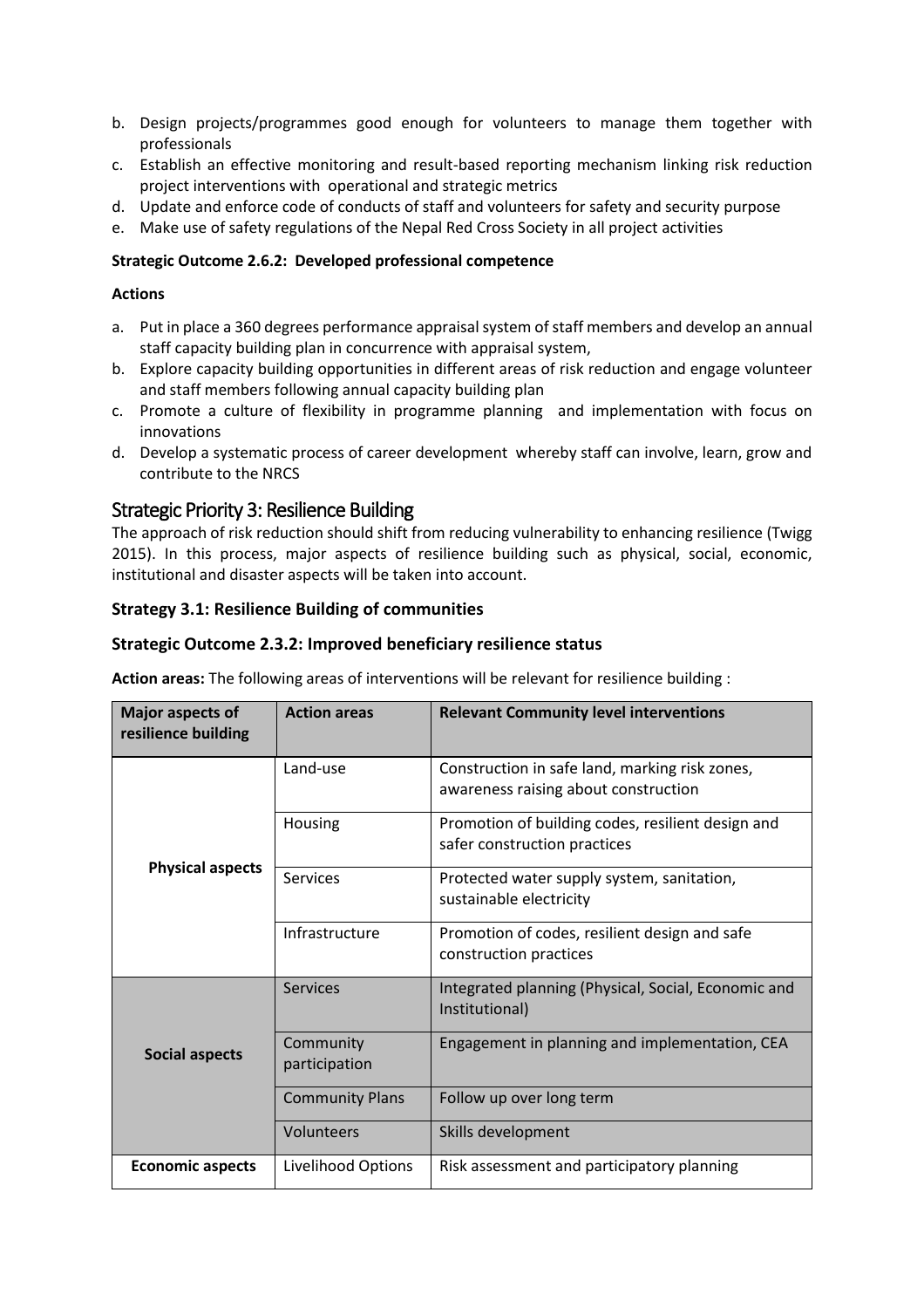|                              | Small-scale enterprises (Asset-based approach)                                                 |
|------------------------------|------------------------------------------------------------------------------------------------|
| <b>Institutional aspects</b> | Integrated programming with other stakeholders<br>including government, private sector, I/NGOs |
|                              | Skills development of local actors on different<br>aspects of resilience building              |
| Natural disaster             | Structural and non-structural risk mitigation<br>measures                                      |
| aspects                      | Linking DRR with relief and recovery operations                                                |
|                              | Hazards monitoring and early warning system                                                    |

## <span id="page-14-0"></span>**Strategy 3.2 : Strengthen an enabling environment**

The following factors are important in order to develop an enabling environment for implementation of this strategy framework.

**Outcomes:** A comprehensive support system in place necessary for an effective resilience programming:

#### **Actions:**

- a. Promote humanitarian diplomacy
- b. Dissemination of NRCS work
- c. Integration of protection, gender and social inclusion in all interventions
- d. Organization development at all levels
- e. Co-ordinated support services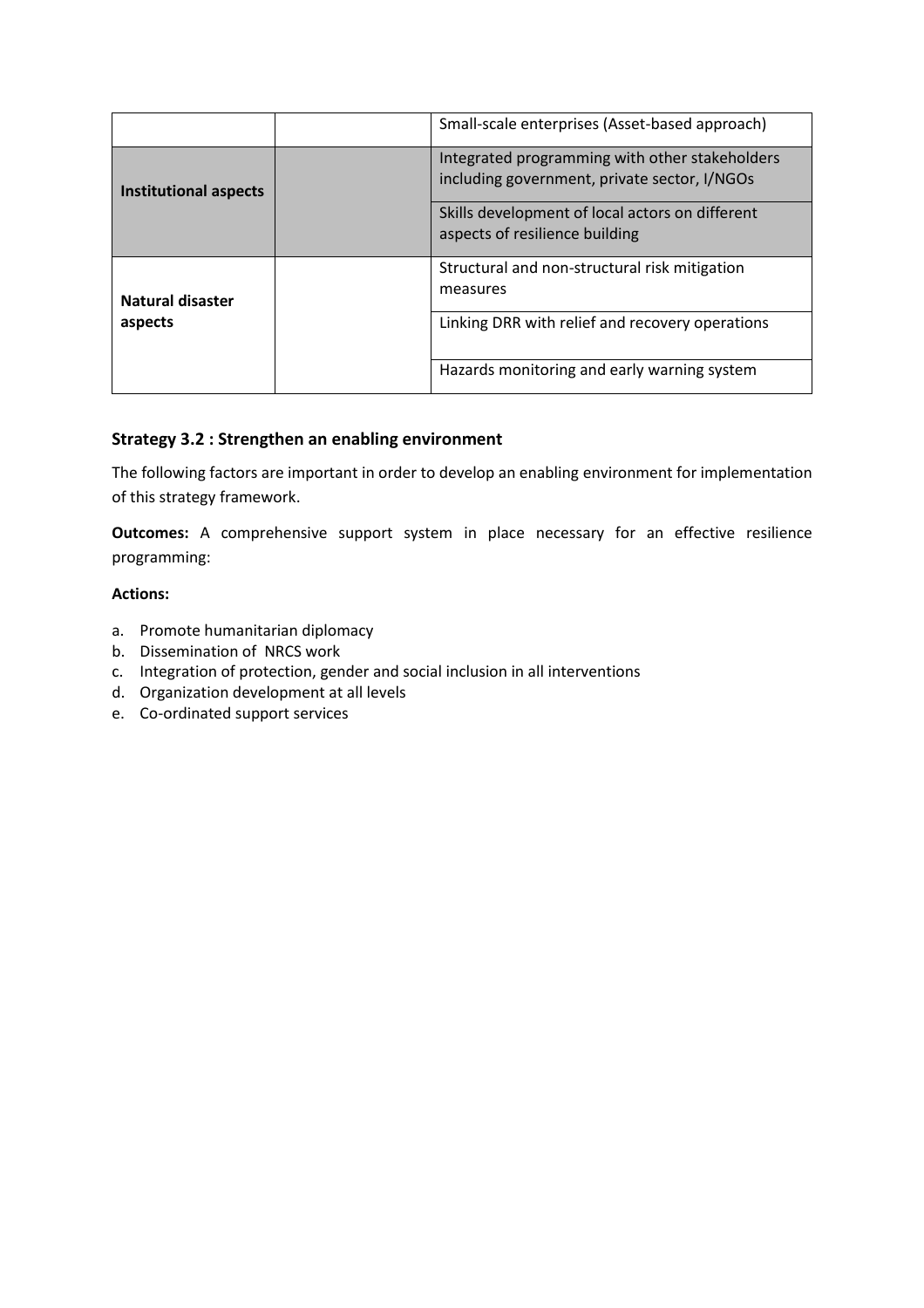# <span id="page-15-0"></span>8. Strategic Monitoring

Strategic Monitoring is a systematic effort to set performance standards with planning objectives, to design information feedback systems, to compare actual performance with these predetermined standards, to determine whether there are any deviations and to measure their significance, and to take any action required to assure that all organizational resources are being used in the most effective and efficient way possible in achieving strategic objectives (Meckler,1972). Key performance indicators (KPIs) are used to measure progress towards achieving the Strategic Outcomes and the high level Strategic Targets as shown in the following table:

| <b>Strategic Outcomes</b>                                                               | <b>Key performance Indicators (KPIs)</b>                                      | <b>Metric</b> | Unit      | <b>Start</b><br><b>Date</b> | Comple<br>tion<br><b>Date</b> |  |
|-----------------------------------------------------------------------------------------|-------------------------------------------------------------------------------|---------------|-----------|-----------------------------|-------------------------------|--|
|                                                                                         |                                                                               |               |           |                             |                               |  |
|                                                                                         | <b>1.Disaster Risk Reduction Strategy</b>                                     |               |           |                             |                               |  |
| 1.1: Improved Disaster Risk<br>Reduction (DRR) planning<br>process                      | 1.1.1 Integrated projects following<br>resilience building framework in place | 20            | Number    | 2019                        | 2023                          |  |
| 1.2: Standard DRR<br>interventions management<br>approaches                             | 1.2.1 DRR approach paper in place                                             | $\mathbf{1}$  | Number    | 2020                        | 2023                          |  |
| 1.3: Prepared NRCS, at all<br>levels, for emergency response<br>and recovery operations | 1.3.1 Implementation status report of<br><b>DRCE</b> recommendations          | 5             | Number    | 2019                        | 2023                          |  |
| 1.4: Responded to crises<br>situations and population<br>movement                       | 1.4.1 Projects on crises situation and<br>population movement                 | 10            | Number    | 2020                        | 2023                          |  |
|                                                                                         | <b>2 Expansion/Growth Strategy</b>                                            |               |           |                             |                               |  |
| 2.1: Expanded community-<br>based interventions                                         | 2.1 Districts with community based-<br>interventions                          | 25            | Number    | 2019                        | 2023                          |  |
| <b>3 Resource Mobilization Strategy</b>                                                 |                                                                               |               |           |                             |                               |  |
| 3.1: Explored new funding<br>opportunities                                              | 2.2. MoUs signed with partners                                                | 15            | Number    | 2019                        | 2023                          |  |
| 4 Beneficiary engagement Strategy                                                       |                                                                               |               |           |                             |                               |  |
| 4.1 : Improved beneficiary<br>resilience status                                         | 2.3 Feedback survey from beneficiaries                                        | 10            | # reports | 2019                        | 2023                          |  |
| <b>5. Innovation Strategy</b>                                                           |                                                                               |               |           |                             |                               |  |
| 5.1: A culture of innovation in<br>resilience building process<br>developed             | 2.4 PDCA (plan-do-check-adjust) system<br>in place                            | 10            | # reports | 2019                        | 2023                          |  |
| 5.2.: Improved programme<br>planning and management<br>systems                          | 2.5 New MoUs with academic and<br>professional institutions                   | 5             | Number    | 2019                        | 2023                          |  |